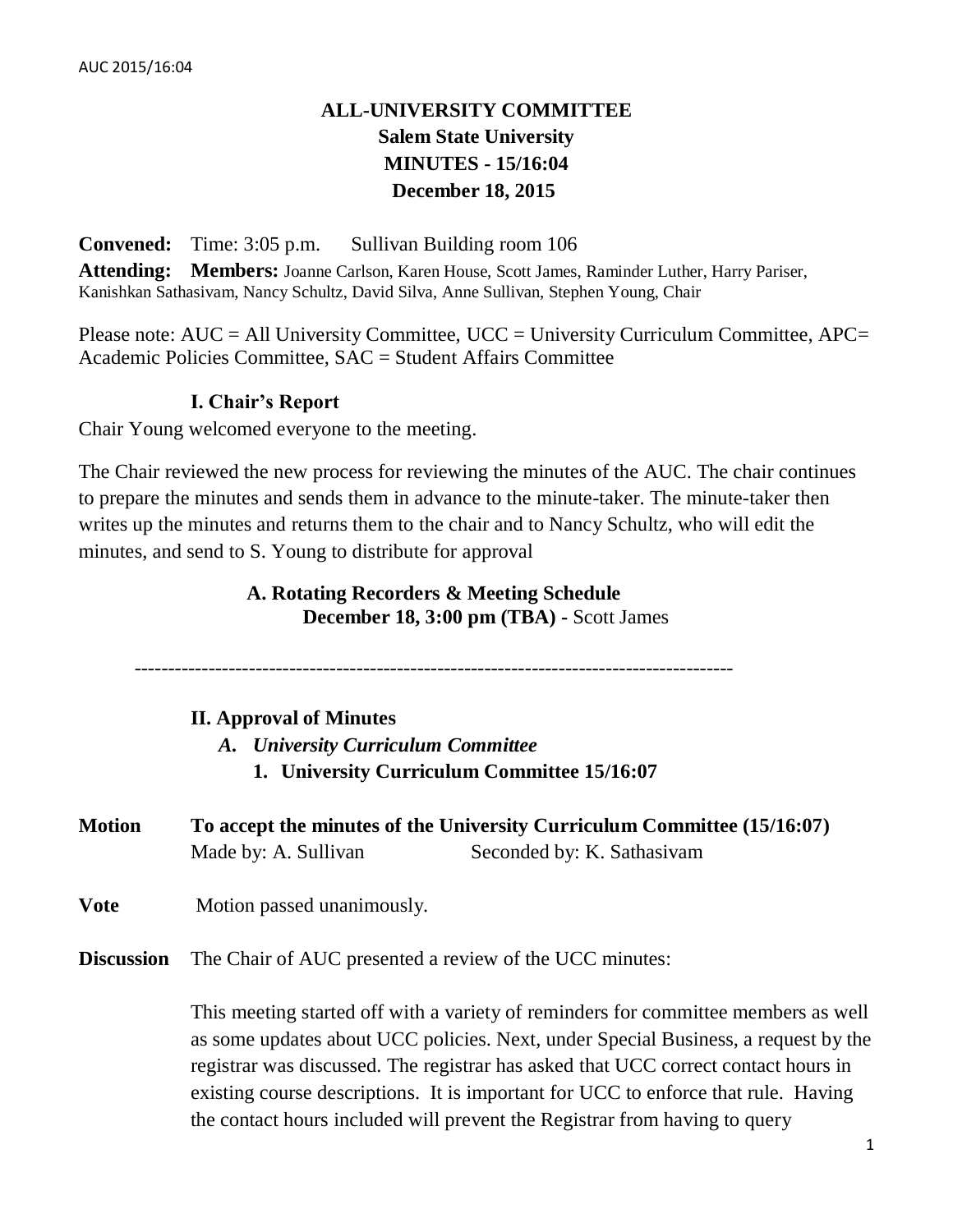|                   | departments to find out the contact hours. Under Old Business, a package from the<br>Philosophy Department was tabled. Next, a package from the Psychology<br>Department was looked at where two courses were designated CS. The package was<br>passed unanimously. There was no further business.                                                                                                                             |  |  |
|-------------------|--------------------------------------------------------------------------------------------------------------------------------------------------------------------------------------------------------------------------------------------------------------------------------------------------------------------------------------------------------------------------------------------------------------------------------|--|--|
|                   | Chair Young asked if there was any discussion.                                                                                                                                                                                                                                                                                                                                                                                 |  |  |
|                   | A question was raised about the availability of templates for degree maps. All<br>departments are being asked to create them; it could save a lot of time and effort if<br>there is a template available. Chair Young said he would inquire with the Registrar.                                                                                                                                                                |  |  |
| <b>Motion</b>     | To end discussion of the minutes.<br>Made by: A. Sullivan<br>Seconded by: N. Schultz                                                                                                                                                                                                                                                                                                                                           |  |  |
| <b>Vote</b>       | Motion passed unanimously.                                                                                                                                                                                                                                                                                                                                                                                                     |  |  |
| <b>Motion</b>     | To approve the minutes of the University Curriculum Committee (15/16:07)<br>Seconded by: N. Schultz<br>Made by: J. Carlson                                                                                                                                                                                                                                                                                                     |  |  |
| <b>Vote</b>       | Motion passed unanimously.                                                                                                                                                                                                                                                                                                                                                                                                     |  |  |
|                   | 2. University Curriculum Committee 15/16:08                                                                                                                                                                                                                                                                                                                                                                                    |  |  |
| Motion            | To accept the minutes of the University Curriculum Committee (15/16:08)<br>Made by: K. House<br>Seconded by: A. Sullivan                                                                                                                                                                                                                                                                                                       |  |  |
| <b>Vote</b>       | Motion passed unanimously.                                                                                                                                                                                                                                                                                                                                                                                                     |  |  |
| <b>Discussion</b> | The Chair of AUC presented a review of the UCC minutes:                                                                                                                                                                                                                                                                                                                                                                        |  |  |
|                   | This meeting started off with some announcements and clarifications. Next, under<br>old Business, a package from the Philosophy Department was tabled. Then, a<br>package of 9 courses from the Management Department was discussed. There was<br>considerable discussion about the intent of course changes, as well as about the lack<br>of material for a couple of the courses. Two courses were tabled pending additional |  |  |

information, and the rest of the package passed unanimously. Next, a package from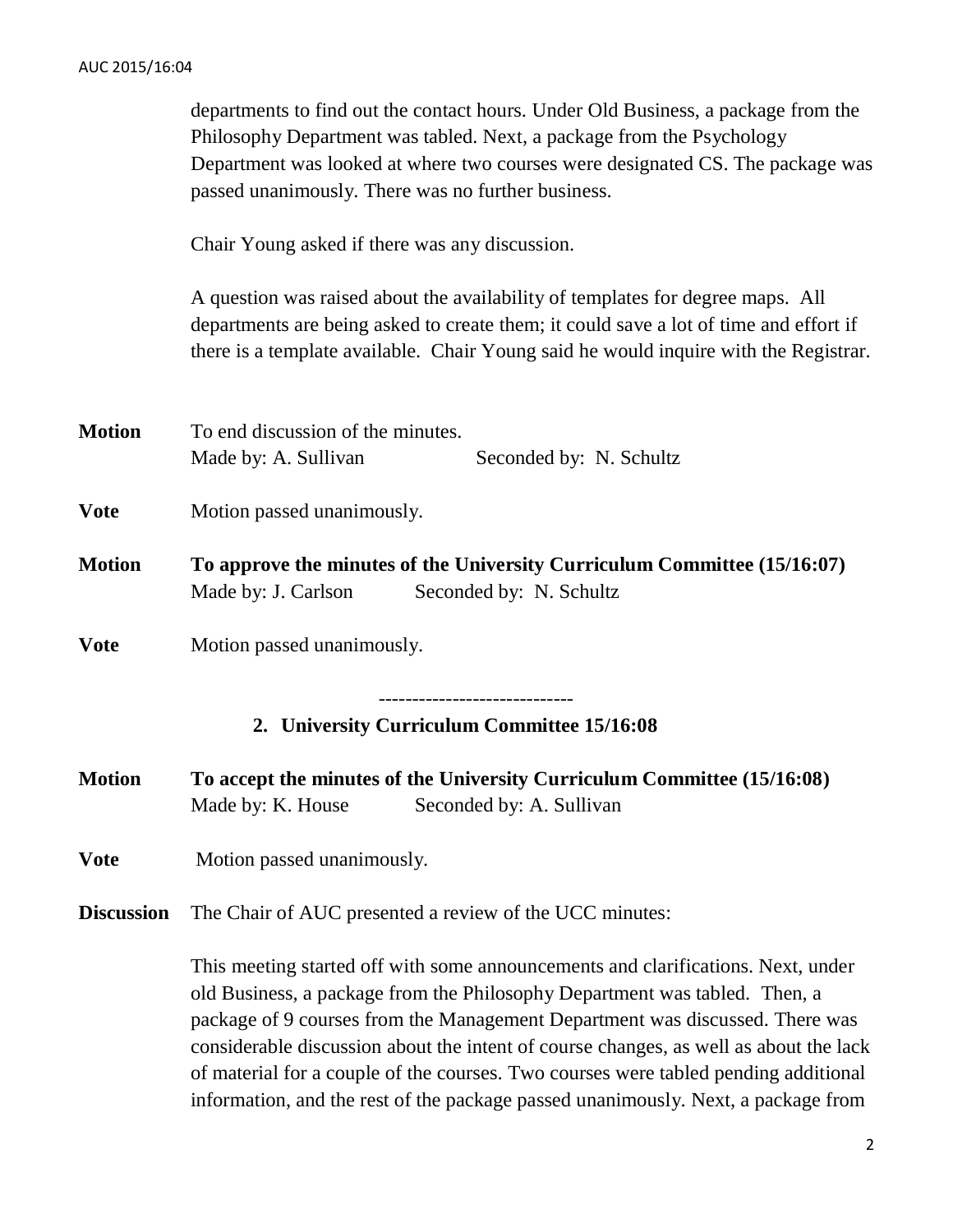Political Science with 5 items was introduced. There was considerable discussion about the courses, especially concerning the writing certification and the studytravel class. The package was then passed unanimously. Next, a package from the Philosophy Department was taken up; one item was withdrawn, and the other two items passed unanimously. Finally, a package from the Sport and Movement Science Department was reviewed. The package contained one flow sheet and two courses and one withdrawn item. The package passed unanimously, and that was the end of the meeting.

Chair Young asked if there was any discussion. There was none.

| <b>Motion</b>     | To end discussion of the minutes.<br>Made by: K. Sathasivam<br>Seconded by: A. Sullivan                                                                                                                                                                                                                                                                                                                    |  |
|-------------------|------------------------------------------------------------------------------------------------------------------------------------------------------------------------------------------------------------------------------------------------------------------------------------------------------------------------------------------------------------------------------------------------------------|--|
| <b>Vote</b>       | Motion passed unanimously.                                                                                                                                                                                                                                                                                                                                                                                 |  |
| <b>Motion</b>     | To approve the minutes of the University Curriculum Committee (15/16:08)<br>Seconded by: K. Sathasivam<br>Made by: N. Schultz                                                                                                                                                                                                                                                                              |  |
| <b>Vote</b>       | Motion passed unanimously.                                                                                                                                                                                                                                                                                                                                                                                 |  |
| <b>Motion</b>     | 3. Fast-Track items from Curriculum Committee 15/16:09<br>To accept the minutes of the UUCC Fast Track (15/16:09)<br>Made by: A. Sullivan<br>Seconded by: S. James                                                                                                                                                                                                                                         |  |
| <b>Vote</b>       | Motion passed unanimously.                                                                                                                                                                                                                                                                                                                                                                                 |  |
| <b>Discussion</b> | The Chair of AUC presented a review of the UCC minutes:<br>The UCC had their last meeting of the semester this past Wednesday, December<br>16 <sup>th</sup> . We have been asked to review some of the items that they passed so as not to<br>slow the registrar in implementing the curricular items. On Thursday, the AUC<br>chair emailed the draft minutes of the UCC meeting 15/16:09. These include: |  |

*Computer Science: 16:053 and 16:054*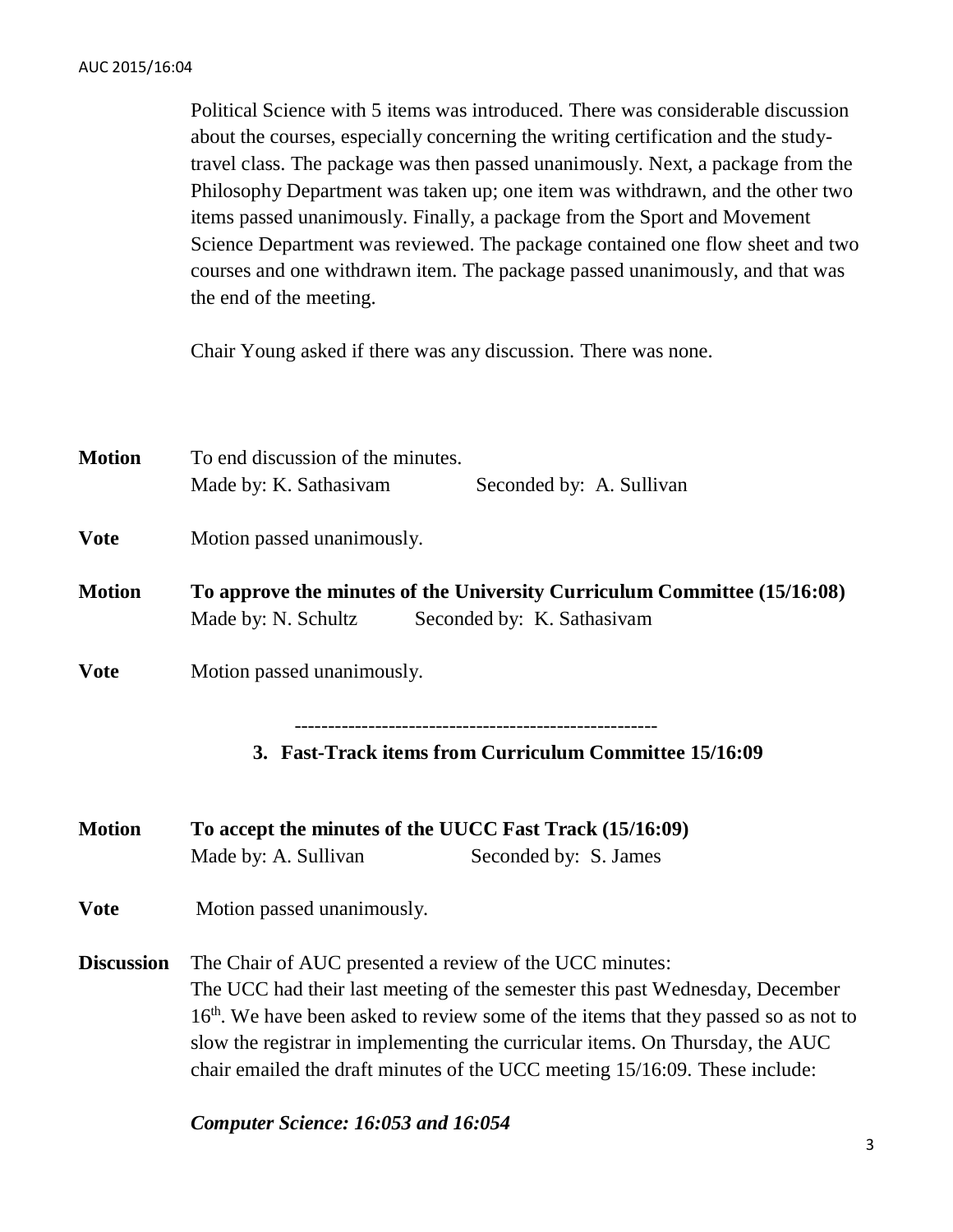The department is requesting a Global Change to renumber twelve Computer Science major courses (CSC prefix) in order to more accurately reflect when in the computer science curriculum the courses are more appropriately taken. The proposed changes require modifications to the BS in Computer Science flow sheet and attendant Degree Map. Approved with one abstention.

#### *Math First Year Seminar Course*

The department's example FYS uses the *Simpsons* TV show to teach math concepts. Megan asked if students who had not satisfied the math competency would feel comfortable in this course. Maura said they would. Anne expressed concern that some questions raised by the FYS sub-committee had not been addressed. Maura responded that the edits were made in the student experiences rather than course narrative section. Approved with one abstention.

#### *Accounting: 16:154, 16:155, 16:156*

The department is changing the support courses on all three flow sheets to make them more specific. They also developed a new course with the Math department, MAT128, as a required support course for all business students. Approved with one abstention.

#### *Management: 16:176, 16:177, 16:178, 16:179, 16:180*

Some of the support courses are being changed and prefixes, errors and omissions are being corrected. BUS302 is being removed from the International Business Concentration flow sheet as the course was tabled at the last meeting. Megan suggested that World Languages may want to discuss potentially allowing students to double dip for the minor and major. Unanimously approved.

#### *SMS 15:221*

The department is submitting two new courses, and seeking PGR certification for one of them, SMS225 (which is what AUC is considering today). The PGR subcommittee vetted the course, and the department made significant changes in response to their feedback. It was unanimously approved.

#### *SHE 16:041 through 16:147*

These proposals support the new Community Education concentration, which is designed for students who wish to work for community organizations, or in the private sector rather than in public schools. EDC525 was originally submitted as EDC450. The course number and title were changed as part of a revised submission. Megan expressed concern that EDC525 (16:046) includes two different modes of instruction, which may raise administrative challenges. There was no feedback from the W-III sub-committee because at this point internships do not qualify as W-III courses. The department is withdrawing the request for W-III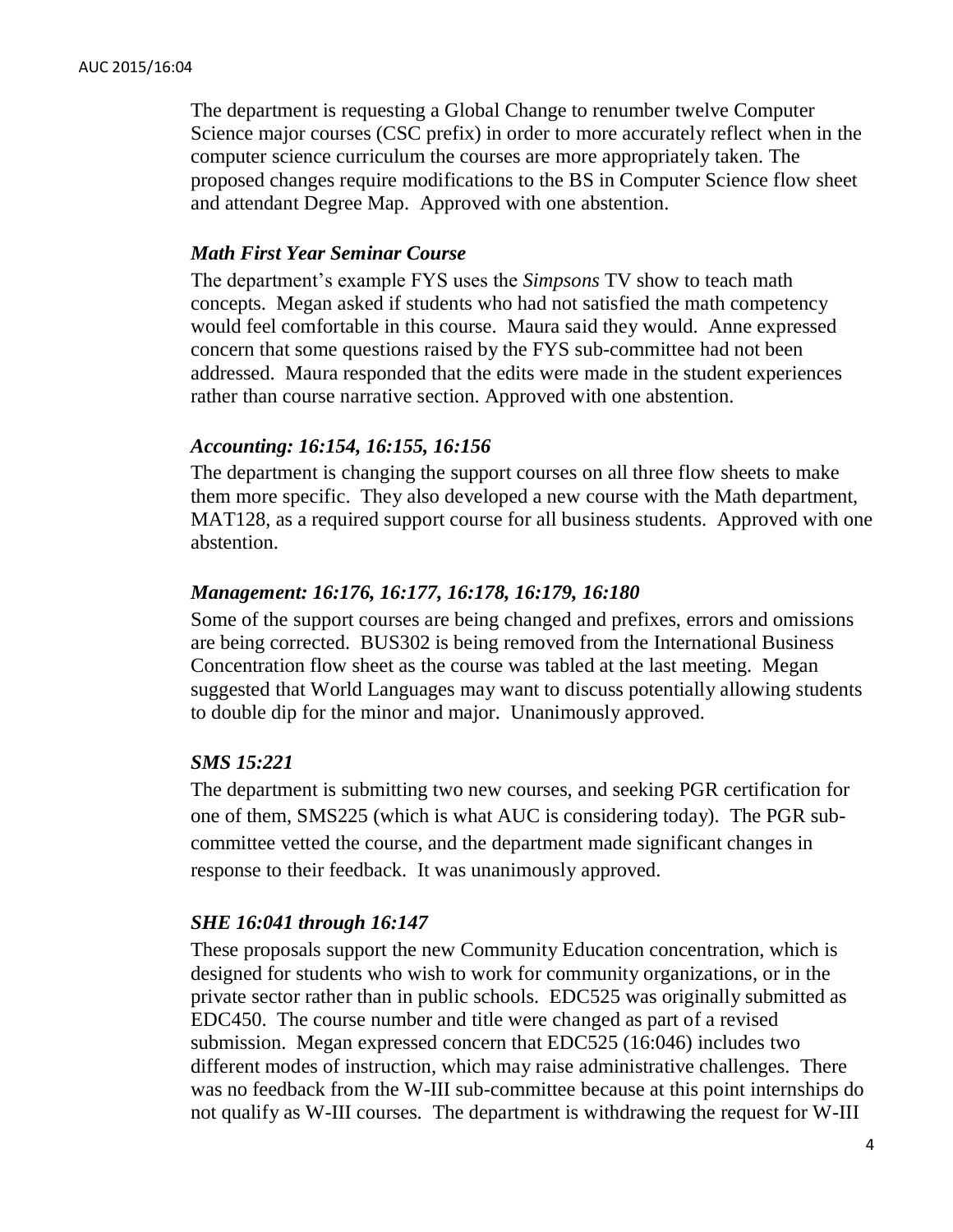|                                  | This mosting started off with a rayiow of past minutes. Then the committee looked at                                                                                                                                                                                                                                                                                                                                                                                                                                                                                                                                                                                                                                                                                                                                                                                                            |  |  |
|----------------------------------|-------------------------------------------------------------------------------------------------------------------------------------------------------------------------------------------------------------------------------------------------------------------------------------------------------------------------------------------------------------------------------------------------------------------------------------------------------------------------------------------------------------------------------------------------------------------------------------------------------------------------------------------------------------------------------------------------------------------------------------------------------------------------------------------------------------------------------------------------------------------------------------------------|--|--|
| <b>Vote</b><br><b>Discussion</b> | Motion passed unanimously.<br>The Chair of AUC presented a review of the minutes:                                                                                                                                                                                                                                                                                                                                                                                                                                                                                                                                                                                                                                                                                                                                                                                                               |  |  |
| <b>Motion</b>                    | To accept the minutes of the Student Affairs Committee<br>Made by A. Sullivan<br>Seconded by H. Pariser                                                                                                                                                                                                                                                                                                                                                                                                                                                                                                                                                                                                                                                                                                                                                                                         |  |  |
|                                  | <b>B.</b> Student Affairs Committee<br>1. Student Affairs Committee 15/16:02                                                                                                                                                                                                                                                                                                                                                                                                                                                                                                                                                                                                                                                                                                                                                                                                                    |  |  |
| <b>Vote</b>                      | Motion passed unanimously.                                                                                                                                                                                                                                                                                                                                                                                                                                                                                                                                                                                                                                                                                                                                                                                                                                                                      |  |  |
| <b>Motion</b>                    | To approve the minutes of the UUCC Fast Track (15/16:09)<br>Seconded by: R. Luther<br>Made by: A. Sullivan                                                                                                                                                                                                                                                                                                                                                                                                                                                                                                                                                                                                                                                                                                                                                                                      |  |  |
| <b>Vote</b>                      | Motion passed unanimously.                                                                                                                                                                                                                                                                                                                                                                                                                                                                                                                                                                                                                                                                                                                                                                                                                                                                      |  |  |
| <b>Motion</b>                    | To end discussion of the minutes.<br>Made by: K. Sathasivam<br>Seconded by: A. Sullivan                                                                                                                                                                                                                                                                                                                                                                                                                                                                                                                                                                                                                                                                                                                                                                                                         |  |  |
|                                  | Chair Young asked if there was any discussion.                                                                                                                                                                                                                                                                                                                                                                                                                                                                                                                                                                                                                                                                                                                                                                                                                                                  |  |  |
|                                  | certification. Next semester, the department may separate EDC525 into two<br>courses, a seminar and an internship, and put the seminar forward as a W-III. For<br>EDC315, Megan inquired about whether fieldwork was supervised as this affects<br>the SHCI. The fieldwork is documented, but not supervised. The department is<br>seeking W-II certification for EDC325, and responded to suggestions from the W-<br>II/III sub-committee. There was concern about the number of pre-reqs if this is<br>going to be a W-II. Elizabeth pointed out that the rollout of W-II courses has not<br>matched the Gen Ed Committee's original intent in some respects. For example,<br>some departments have made required courses W-II. We still do not have enough<br>W-II courses, however.<br>Approved with two abstentions, with W-III certification for EDC525 (originally<br>EDC450) withdrawn. |  |  |

This meeting started off with a review of past minutes. Then the committee looked at changes to the Student Conduct Code. The changes to rules and modifications were presented. There was a remark made about the drug policy and a discussion about gender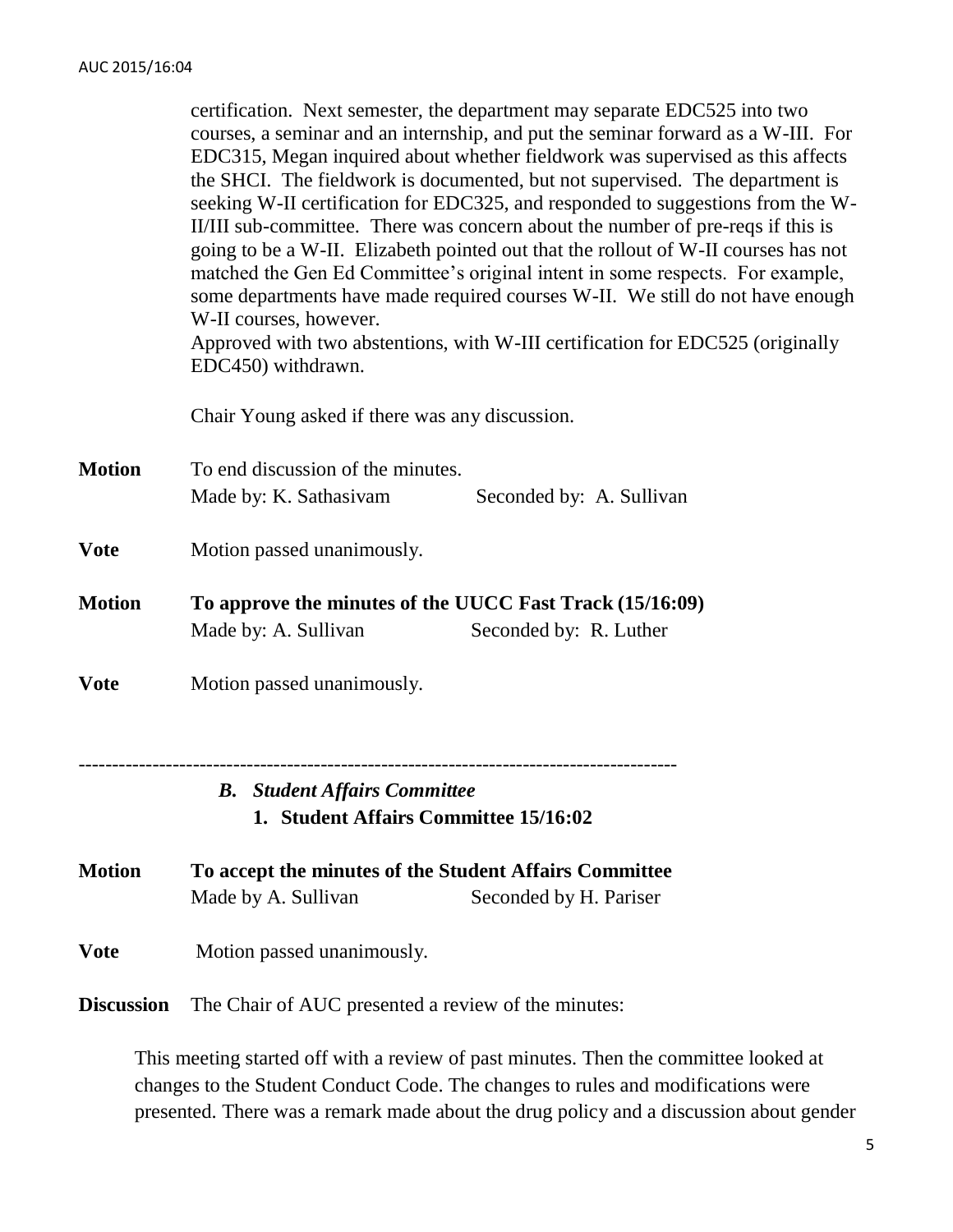language in the code. There was a request for more gender neutral and inclusive language. There was an agreement to review the document concerning this issue and the Committee approved the proposed changes to the Student Conduct Code. Next the committee discussed finding from the MAP-Works survey. The biggest drop rate is from the spring of sophomore year to the fall of the junior year, so there is now a focus on the sophomore experience. Community is important in keeping transfers at SSU. A number of different types of students tend to struggle during the sophomore year. The report was followed by a discussion about MAP-Works and its findings as well as some possible improvements. The committee then formed two subgroups, one to look at the Sophomore Experience and data here at SSU, and one to look at what other institutions have done. Committee's overall goal from subcommittee work is to identify strategies the University can adopt to help the sophomore experience and sophomore retention. Finally there were a couple of brief items of new business.

Chair Young asked if there was any discussion.

It was noted that outdated information is still present in the Student Conduct Code – on page 12 of the document there is still reference to Beth Marshall as the Title IX Coordinator

| <b>Motion</b><br>To end discussion of the minutes. |                                                                    |                                          |  |
|----------------------------------------------------|--------------------------------------------------------------------|------------------------------------------|--|
|                                                    |                                                                    | Made by: K. House Seconded by: R. Luther |  |
| <b>Vote</b>                                        | Motion passed unanimously.                                         |                                          |  |
| <b>Motion</b>                                      | To approve the minutes of the Student Affairs Committee (15/16:02) |                                          |  |
|                                                    | Made by: K. Sathasivam                                             | Seconded by: R. Luther                   |  |
| <b>Vote</b>                                        | Motion passed unanimously.                                         |                                          |  |
|                                                    |                                                                    | 2. Student Affairs Committee 15/16:03    |  |
| <b>Motion</b>                                      | To accept the minutes of the Student Affairs Committee             |                                          |  |
|                                                    | Made by: A. Sullivan                                               | Seconded by: K. Sathasivam               |  |
| <b>Vote</b>                                        | Motion passed unanimously.                                         |                                          |  |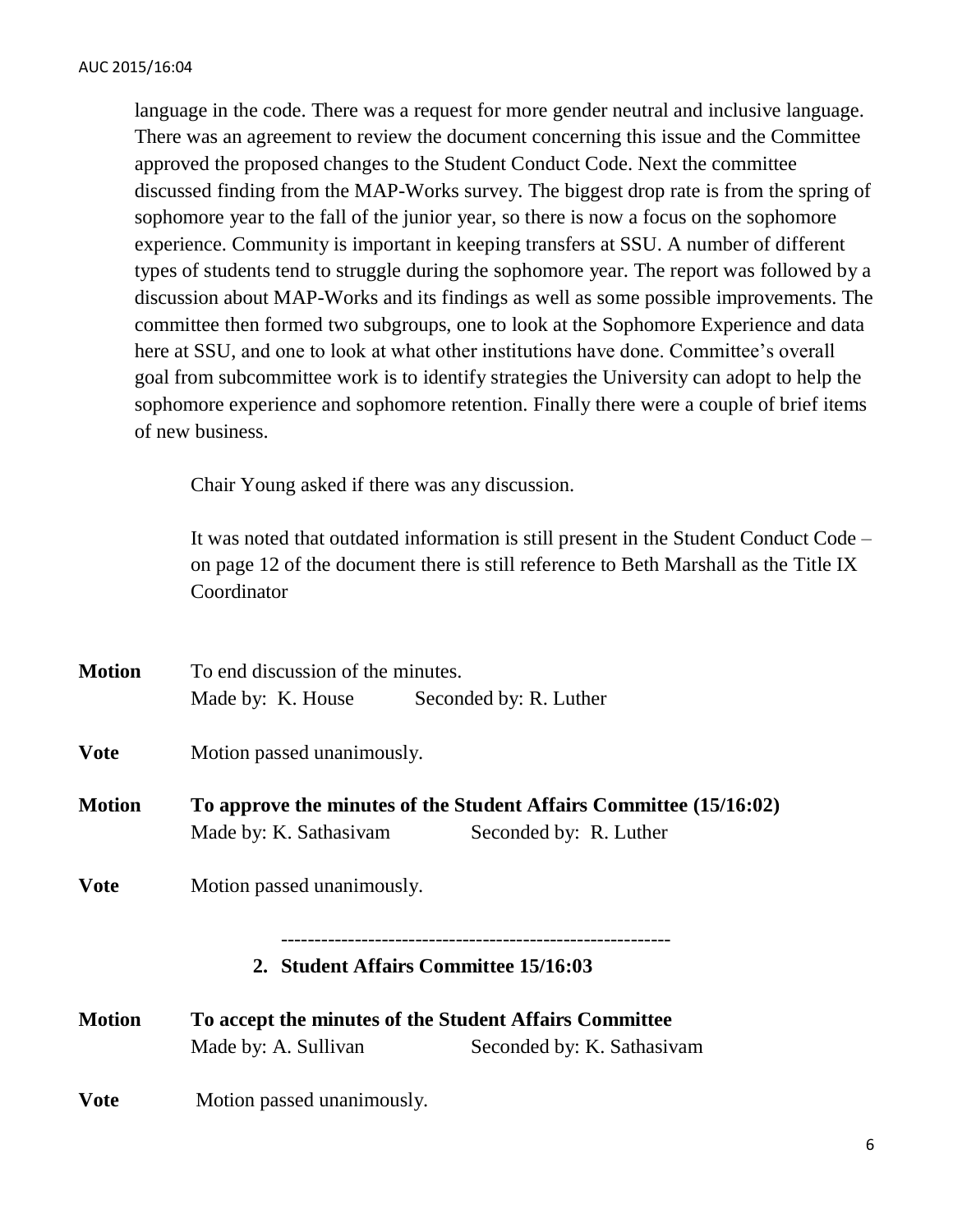|  | <b>Discussion</b> The Chair of AUC presented a review of the minutes: |
|--|-----------------------------------------------------------------------|
|--|-----------------------------------------------------------------------|

The meeting started off with a review of the last minutes. Next a group of administrators and students presented the Comprehensive Preferred Name Policy and provide a "Why & How" about the policy. This was followed by a discussion about issues of safety, when and where the preferred name appears and when and where the legal name appears among other issues. There was considerable discussion. In the end the Policy passed unanimously. Next there was an update concerning Change of Grade and Appeals and Contesting of Grades Policy. After this the two Sophomore Experience Sub-committees updated the committee on work. That was the essence of the meeting.

Chair Young asked if there was any discussion.

It was noted that there is a typo in the minutes – use of the word "effected" rather than "affected" in the section talking about the impact on the LGBTQ population.

It was also noted that the Preferred Name Policy would benefit from editing for professionalism and tone. In its current form its difficult to separate the "policy" from supporting documentation. The committee recommended that Chair Young follow up with Rebecca Comage and Megan Miller to have a more polished, refined policy statement crafted that is suitable for inclusion in the academic catalog.

|        | <b>III. Old Business None</b>     |                                                                                               |  |
|--------|-----------------------------------|-----------------------------------------------------------------------------------------------|--|
| Vote   | Motion passed unanimously.        |                                                                                               |  |
| Motion | Made by: R. Luther                | To approve the minutes of the Student Affairs Committee (15/16:03)<br>Seconded by: N. Schultz |  |
| Vote   | Motion passed unanimously.        |                                                                                               |  |
|        | Made by: R. Luther                | Seconded by: D. Silva                                                                         |  |
| Motion | To end discussion of the minutes. |                                                                                               |  |

*A. Request from the President*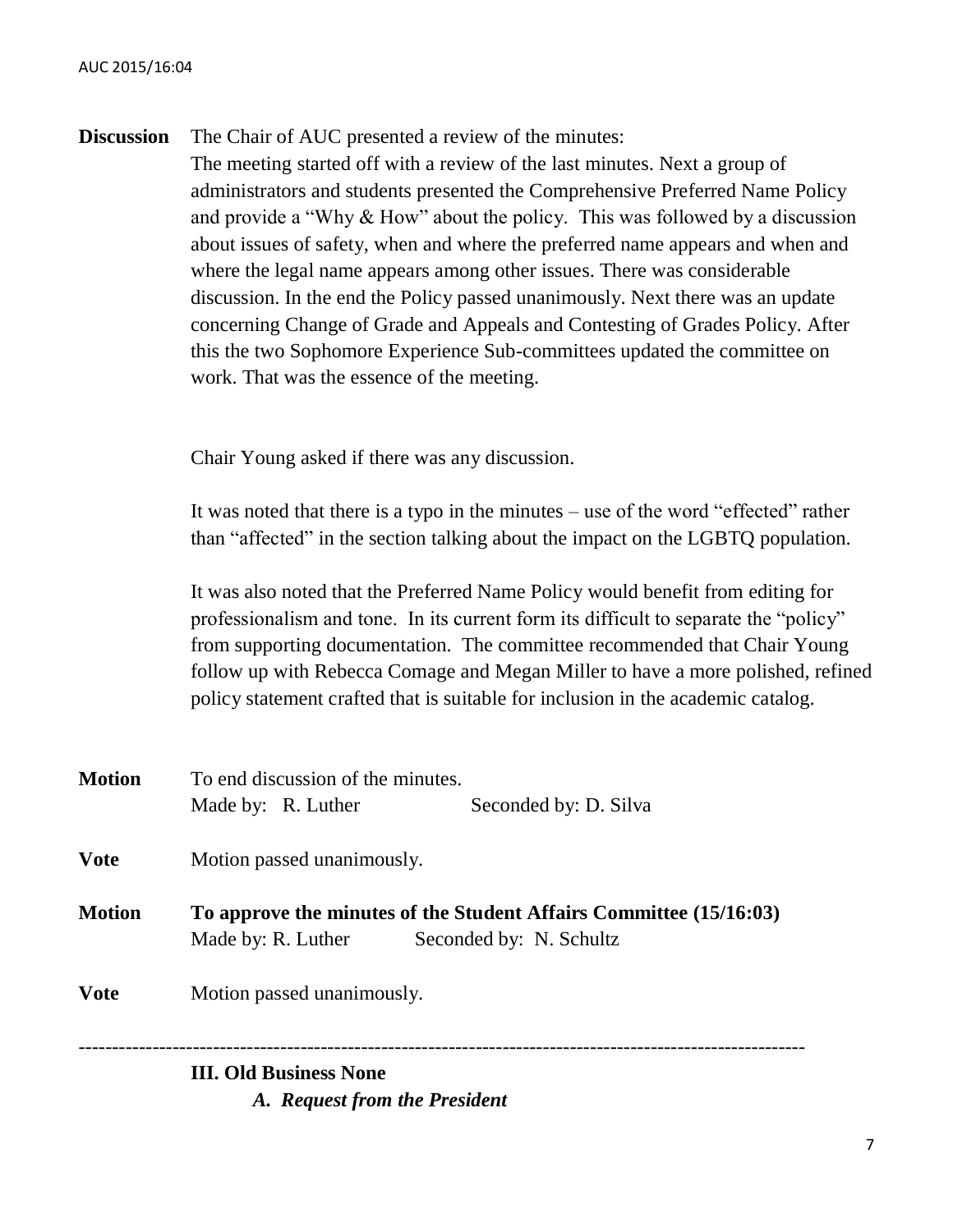## **1. Test Optional Admissions [16:187](http://www.salemstate.edu/6780.php?trackingNum=16:187&search=all)**

| <b>Motion</b>     | To accept the Test Optional Admissions memo      |                       |  |
|-------------------|--------------------------------------------------|-----------------------|--|
|                   | Made by: A. Sullivan                             | Seconded by: D. Silva |  |
| <b>Vote</b>       | Motion passed unanimously.                       |                       |  |
| <b>Discussion</b> | The Chair of AUC presented a review of the memo: |                       |  |

The Chair of AUC reviewed the memo from the president. For students applying to SSU for the Fall of 2016, Salem State will promote a "test optional" application process. It has been found that the admissions criteria of academic work and GPA tend to be better indicators of academic success that the standardized tests of SAT and ACT. It is hoped that this option will ensure equitable access for high school students whose academic potential may not be adequately reflected in the standardized tests.

The request from the president is for AUC to work with Academic Affairs and Admissions to review the performance of this program. Preliminary data about students accepted under this program will be available in the spring of 2016. The president also requests that AUC make recommendations regarding committing to test optional admissions from the Fall of 2017 and beyond.

Chair Young asked if Scott James, Vice President for Enrollment Management, if he would provide the committee with more details on this plan.

The committee asked if there was data available to review of the academic performance of students' admitted as special admits.

S. James responded that over the last 5 years, only 3 % of admits were in the category of special admits. Special admits are students who do not meet defined Board of Higher Education admission criteria – for example, students might be 10 points below the required SAT score, or might be missing one of the units of high school course work that is required. James also noted that spring 2016 data will likely not contain any useful information on performance, but will have summary admissions information. He added that spring of 2017 will likely provide more useful data pertaining to students admitted as special admits, and help to drive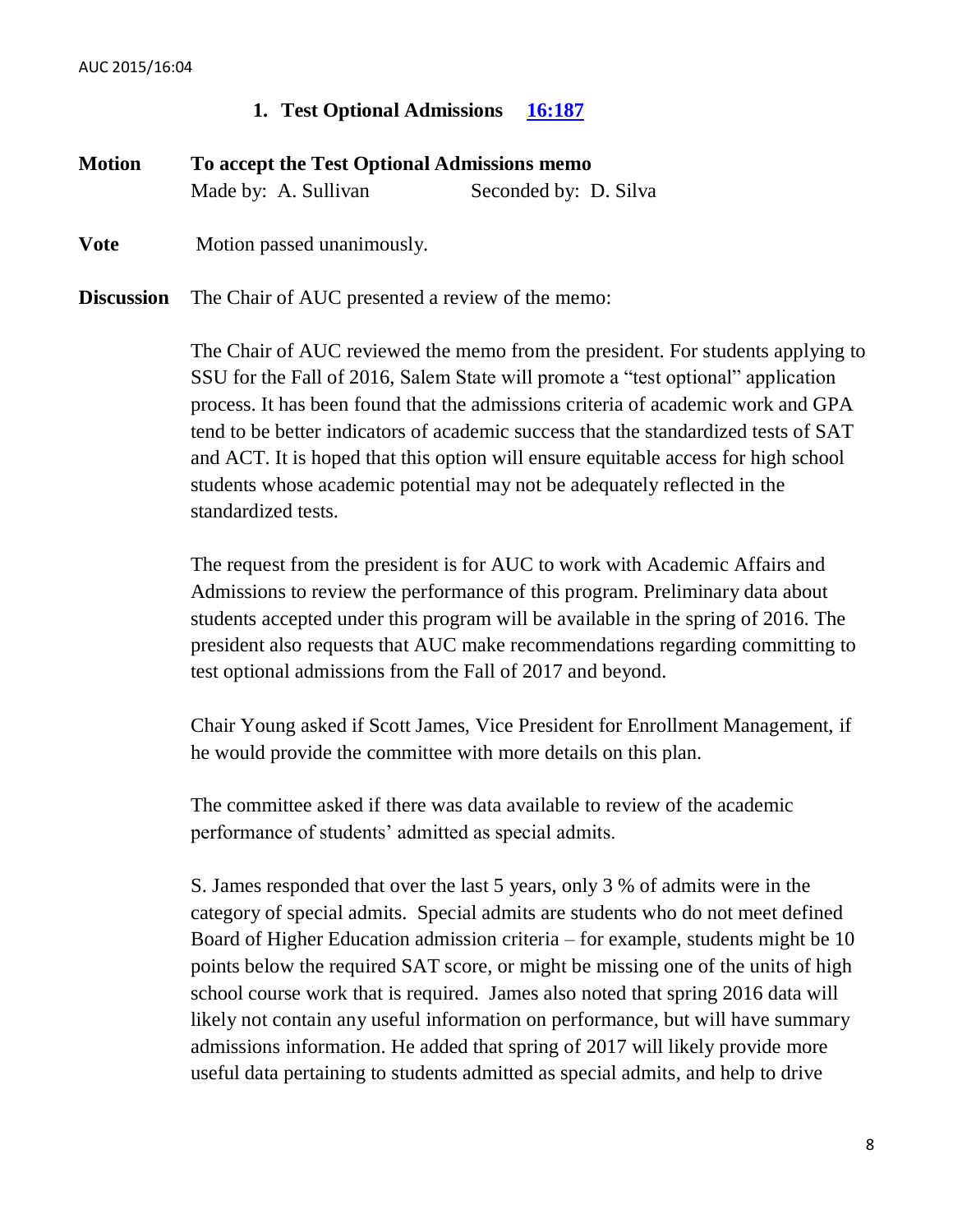decision making in terms of continuing or stopping admitting students in the test optional category.

The committee asked, given the fact that there is a wide variation in GPA dependent on the high schools from which the applicant pool is drawn, how this will be addressed.

James responded that special admits will be evaluated in two main categories: GPA and academic work. The academic work category will allow for the characteristics of the high school and high school academic transcript to be considered in the admissions process. He added that research has shown that the SAT is not a good predictor of academic success.

The committee asked if going forward it is anticipated that we will have an unmanageable number of SAT Optional students applying for admission.

James responded that very few students will be admitted in the special admit category this year, and this is primarily due to the timing of SSU's announcement. At the time it was announced, most students had already taken the SAT and are applying to multiple schools, most of which require the SAT. He added that as of a few weeks ago out of approximately 4000 applicants, 32 had requested test optional admissions review.

| <b>Motion</b> | To end discussion of the memo               |                            |
|---------------|---------------------------------------------|----------------------------|
|               | Made by: A. Sullivan                        | Seconded by: K. Sathasivam |
| <b>Vote</b>   | Motion passed unanimously.                  |                            |
| <b>Motion</b> | To approve the memo<br>Made by: A. Sullivan | Seconded by: K. Sathasivam |
| <b>Vote</b>   | Motion passed unanimously.                  |                            |
|               |                                             |                            |

## **IV. New Business**

UCC Dec 16 meeting. If something else from the Dec 16 meeting comes up that AUC missed, it may rely on on-line discussion of the material over the break.